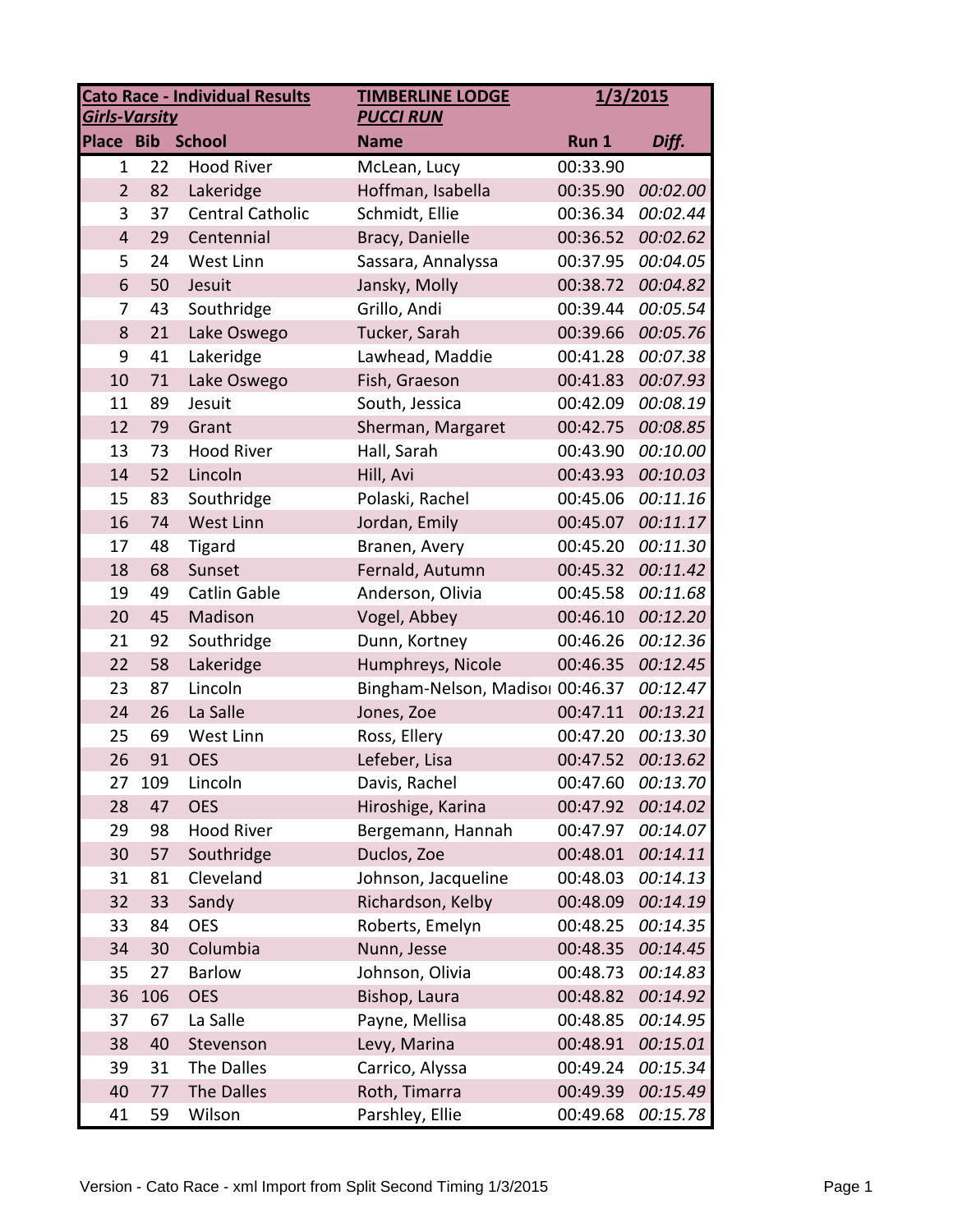| 42 | 116 | <b>Hood River</b>       | Davies, Samantha                   | 00:49.80   | 00:15.90 |
|----|-----|-------------------------|------------------------------------|------------|----------|
| 42 | 117 | Lake Oswego             | Krenek, Leah                       | 00:49.80   | 00:15.90 |
| 44 | 65  | The Dalles              | Pashek, Robin                      | 00:49.96   | 00:16.06 |
| 45 | 96  | Sunset                  | Rosser, Maddie                     | 00:49.98   | 00:16.08 |
| 45 | 104 | Lakeridge               | Mann, Lillyanne                    | 00:49.98   | 00:16.08 |
| 47 | 105 | Southridge              | Trucco, Maja                       | 00:50.18   | 00:16.28 |
| 48 | 80  | <b>Central Catholic</b> | Zuniga-Levy, Samantha              | 00:50.20   | 00:16.30 |
| 49 | 95  | St. Marys               | Dupeyroux, Camille                 | 00:50.76   | 00:16.86 |
| 50 | 61  | <b>Central Catholic</b> | Carroll, Sarah                     | 00:50.82   | 00:16.92 |
| 51 | 28  | St. Marys               | Reimann, Sarah                     | 00:50.98   | 00:17.08 |
| 52 | 110 | Jesuit                  | Smith, Chloe                       | 00:51.06   | 00:17.16 |
| 53 | 55  | <b>OES</b>              | Carter, Kailin                     | 00:51.07   | 00:17.17 |
| 54 | 63  | Sandy                   | Herman, Amber                      | 00:51.63   | 00:17.73 |
| 55 | 94  | Sandy                   | Malone, Michelle                   | 00:51.64   | 00:17.74 |
| 56 | 115 | Sunset                  | Partch, Sarah                      | 00:52.02   | 00:18.12 |
| 57 | 101 | <b>Hood River</b>       | Boersma, Savannah                  | 00:52.12   | 00:18.22 |
| 58 | 97  | West Linn               | Hlady, Anneke                      | 00:52.25   | 00:18.35 |
| 59 | 38  | Cleveland               | Courtney, Anna                     | 00:52.74   | 00:18.84 |
| 60 | 66  | St. Marys               | Brandt, Nicole                     | 00:52.90   | 00:19.00 |
| 61 | 25  | Sunset                  | Boden, Sophie                      | 00:53.61   | 00:19.71 |
| 62 | 88  | Lincoln                 | Nicoloff, Maddy                    | 00:53.75   | 00:19.85 |
| 63 | 100 | Lake Oswego             | Frieof, Catharina                  | 00:53.79   | 00:19.89 |
| 64 | 62  | Grant                   | Spector, Zivi                      | 00:53.90   | 00:20.00 |
| 65 | 99  | Lake Oswego             | Keeton, Lucie                      | 00:54.31   | 00:20.41 |
| 66 | 102 | Sunset                  | Leonard, Maddie                    | 00:54.85   | 00:20.95 |
| 67 | 53  | Jesuit                  | Bronson, Ashlyn                    | 00:54.86   | 00:20.96 |
| 68 | 108 | Lincoln                 | Lai, Chloe                         | 00:55.00   | 00:21.10 |
| 69 | 103 | St. Marys               | Dod, Stevie                        | 00:55.66   | 00:21.76 |
| 70 | 111 | <b>OES</b>              | Goodson, Nastassia                 | 00:56.72   | 00:22.82 |
| 71 | 112 | Southridge              | Falch, Aurora                      | 00:56.89   | 00:22.99 |
| 72 | 44  | Glencoe                 | Garland, Heidi                     | 00:57.41   | 00:23.51 |
| 73 | 93  | Lakeridge               | Fisher, Hannah                     | 00:57.99   | 00:24.09 |
| 74 | 90  | <b>Tigard</b>           | Webster, Emily                     | 00:58.64   | 00:24.74 |
| 75 | 114 | St. Marys               | Rogers, Milena                     | 00:58.65   | 00:24.75 |
| 76 | 56  | Glencoe                 | Garland, Hannah                    | 00:58.91   | 00:25.01 |
| 77 | 107 | Jesuit                  | Swinnen-Galbraith, Nikita 01:01.79 |            | 00:27.89 |
| 78 | 113 | Lakeridge               | Hungerford, Stacy                  | 01:03.08   | 00:29.18 |
| 79 | 42  | Riverdale               | Whitlock, Isabella                 | 01:03.52   | 00:29.62 |
| 80 | 70  | <b>Hood River</b>       | Clarke, Kelli                      | 01:04.03   | 00:30.13 |
| 81 | 60  | Cleveland               | Hastie, Katie                      | 01:05.48   | 00:31.58 |
|    | 32  | Beaverton               | Sturm, Channel                     | <b>DSQ</b> |          |
|    | 34  | Horizon                 | Schwab, Mattea                     | <b>DSQ</b> |          |
|    | 35  | Grant                   | Toland, Claire                     | <b>DNS</b> |          |
|    | 36  | <b>LEP</b>              | Jensen, Ella                       | <b>DNS</b> |          |